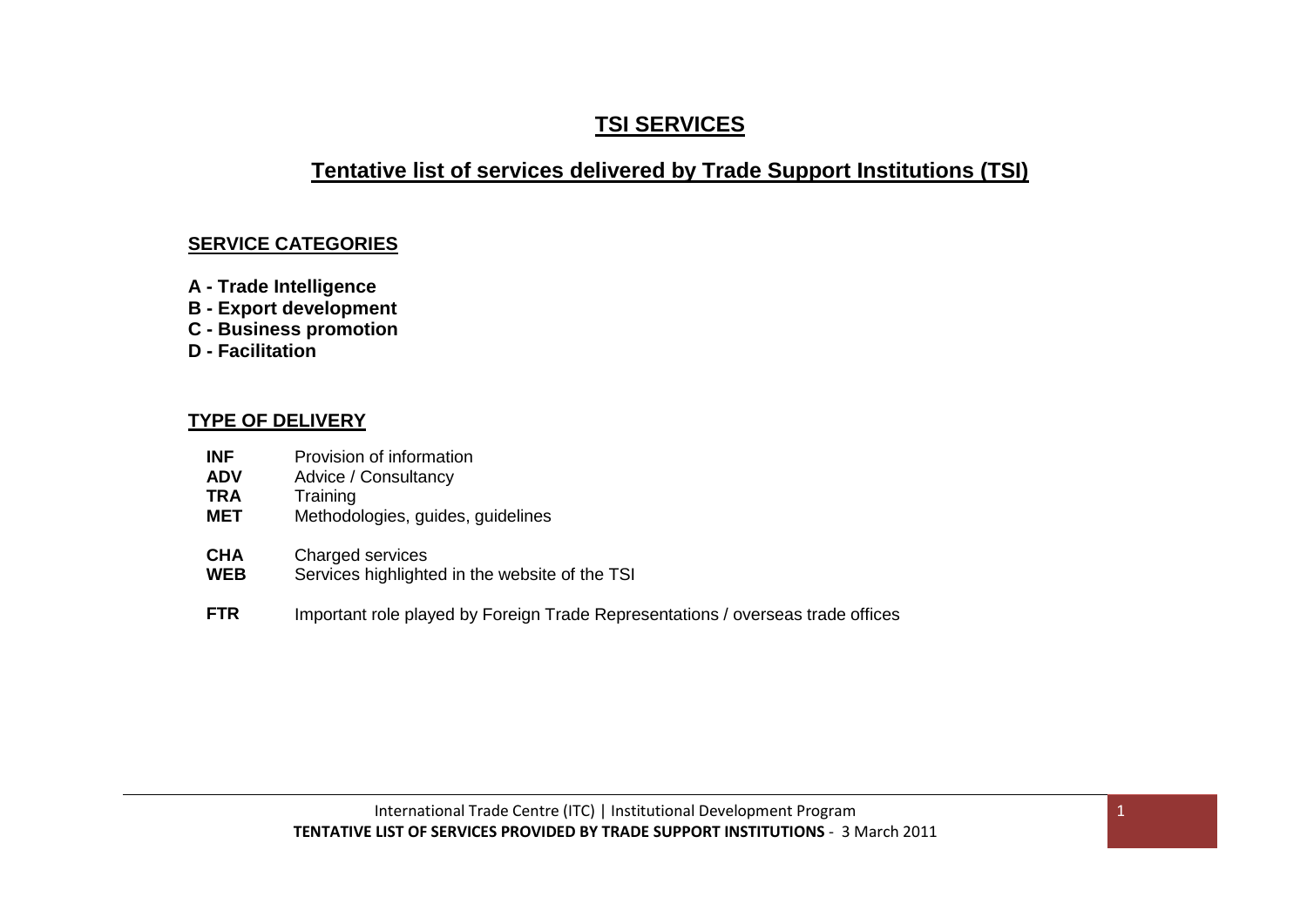#### **TRADE INTELLIGENCE**

| <b>SUB-CATEGORY</b>       | Y/N | <b>SERVICE DESCRIPTION</b>                               |
|---------------------------|-----|----------------------------------------------------------|
|                           |     |                                                          |
| <b>DISSEMINATION</b>      |     |                                                          |
|                           |     | Enquiry/ Reply service                                   |
|                           |     | Web pages; website with trade information                |
|                           |     | Newsletter - Bulletin - Magazine (regular publications)  |
|                           |     | Alerts / Selective dissemination                         |
|                           |     | Access to a trade library / Reference centre             |
|                           |     | Catalogue/ Database of trade information resources       |
| <b>BUSINESS CONTACTS</b>  |     |                                                          |
|                           |     | Local company directory / database                       |
|                           |     | Exporters directory/ database                            |
|                           |     | Virtual catalogue of products and services               |
|                           |     | Foreign importers / Foreign partners                     |
|                           |     | Competitive intelligence                                 |
|                           |     | Credit worthiness reports / Credit rating                |
|                           |     | Business opportunities / Trade leads                     |
|                           |     | Information on tenders / Information on projects         |
|                           |     | Trade fair information                                   |
| <b>MARKET INFORMATION</b> |     |                                                          |
|                           |     | Market characteristics                                   |
|                           |     | Market trends                                            |
| <b>MARKET ANALYSIS</b>    |     |                                                          |
|                           |     | Market identification / Market potential                 |
|                           |     | Product-specific market briefs / Sector studies          |
|                           |     | Market reports by geographical markets (country/ region) |
|                           |     | Market selection analysis                                |
|                           |     | <b>Diversification studies</b>                           |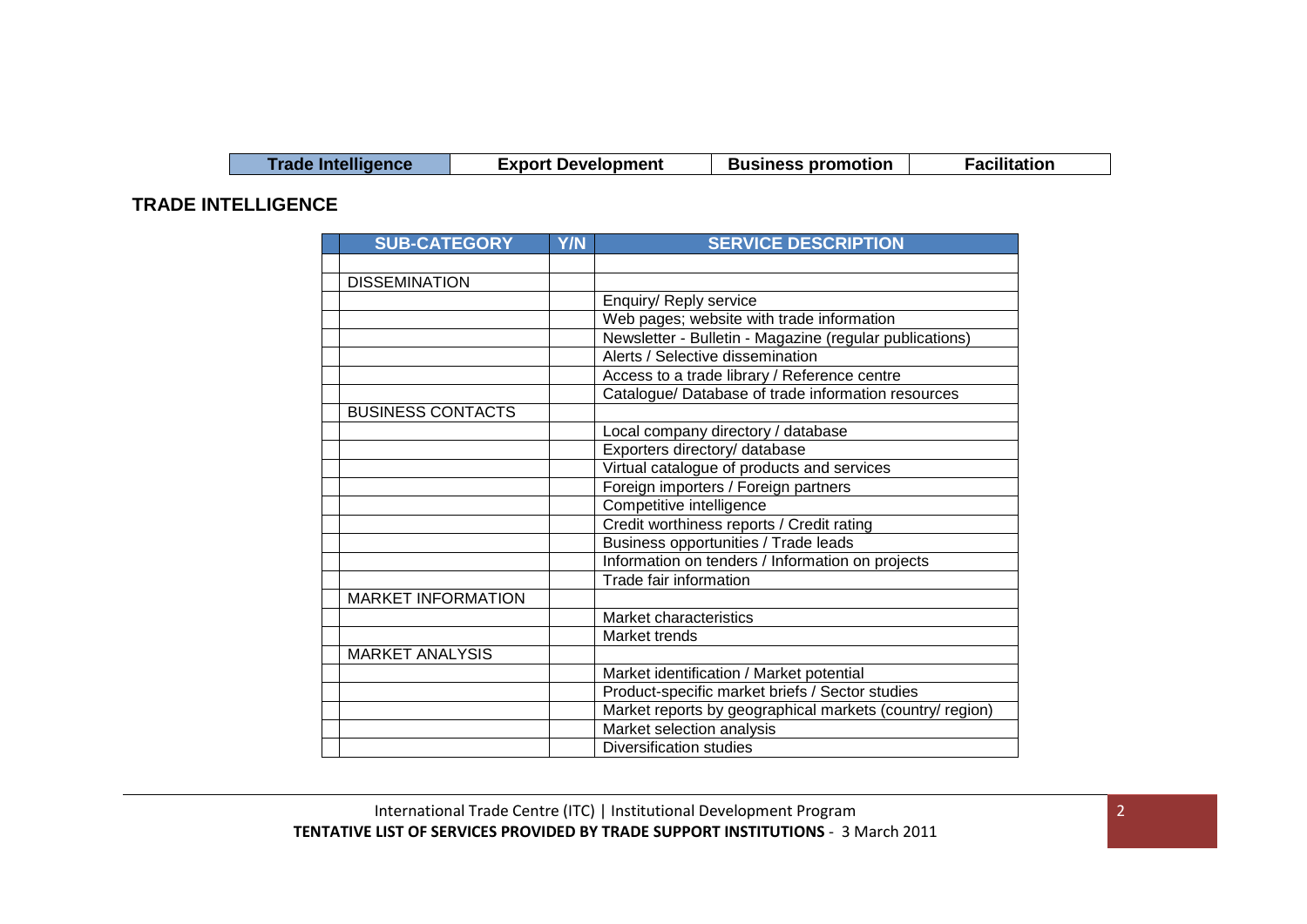| <b>Trade Intelligence</b> | <b>Export Development</b> | <b>Business Promotion</b> | <b>Facilitation</b> |
|---------------------------|---------------------------|---------------------------|---------------------|

### **EXPORT DEVELOPMENT**

| <b>SUB-CATEGORY</b>       | Y/N | <b>SERVICE DESCRIPTION</b>                               |
|---------------------------|-----|----------------------------------------------------------|
|                           |     |                                                          |
| <b>EXPORT READINESS</b>   |     |                                                          |
|                           |     | <b>Export potential studies</b>                          |
|                           |     | Export readiness assessment                              |
|                           |     | Product design and development                           |
|                           |     | Preparation of marketing plans                           |
|                           |     | Incubator services                                       |
|                           |     |                                                          |
| <b>EXPORT COUNSELLING</b> |     |                                                          |
|                           |     | <b>Export finance</b>                                    |
|                           |     | Export quality; standards; technical regulations         |
|                           |     | Compliance with market access requirements               |
|                           |     | Export packaging and labelling                           |
|                           |     | Trade laws and trade regulations; legal aspects of trade |
|                           |     | Costing and pricing                                      |
|                           |     | International purchasing and supply chain management     |
|                           |     | Trade facilitation: customs, transports, logistics       |
|                           |     | Intellectual property                                    |
|                           |     |                                                          |
| <b>EXPORT ENVIRONMENT</b> |     |                                                          |
|                           |     | Contribution to the design of export strategies          |
|                           |     | Initiatives to build public-private partnerships         |
|                           |     | Services offered in cooperation with other TSIs          |
|                           |     | Use of ICT and new technologies                          |
|                           |     | Trade and environment                                    |
|                           |     | <b>Corporate Social Responsibility aspects</b>           |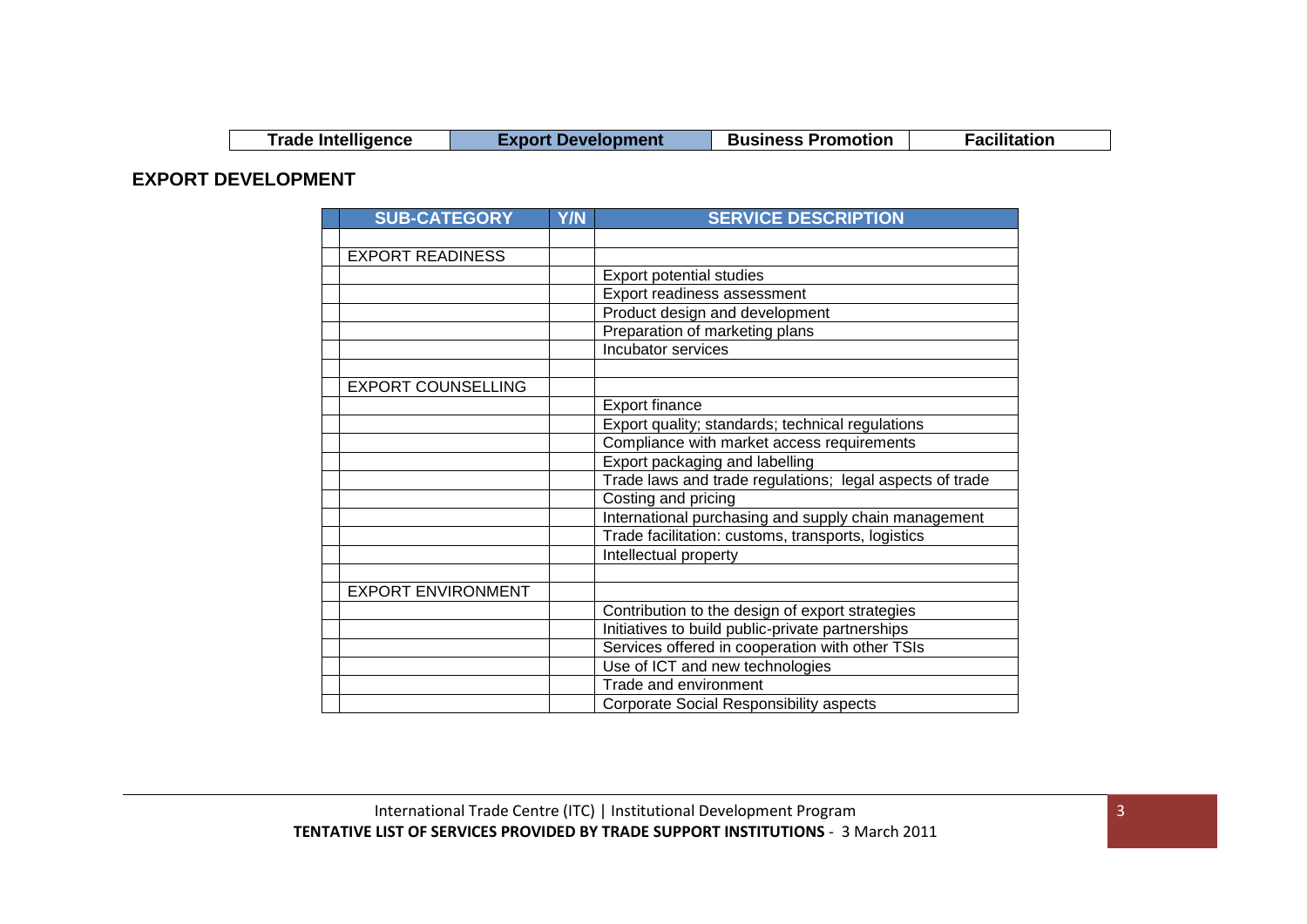| <b>Trade Intelligence</b> | <b>Export Development</b> | <b>Business Promotion</b> | <b>Facilitation</b> |
|---------------------------|---------------------------|---------------------------|---------------------|
|---------------------------|---------------------------|---------------------------|---------------------|

#### **BUSINESS PROMOTION**

| <b>SUB-CATEGORY</b>          | <b>Y/N</b> | <b>SERVICE DESCRIPTION</b>                    |
|------------------------------|------------|-----------------------------------------------|
|                              |            |                                               |
| <b>BUSINESS GENERATION</b>   |            |                                               |
|                              |            | Preparation of business agendas               |
|                              |            | Exporters' missions                           |
|                              |            | Invitation of buyers                          |
|                              |            | Trade fair participation                      |
|                              |            | Buyer-Seller meetings; business rounds        |
|                              |            | Other promotional events (e.g.: food testing) |
| <b>INVESTMENT ATTRACTION</b> |            |                                               |
|                              |            | Identification of investment opportunities    |
|                              |            | Visits to potential investors                 |
|                              |            | Invitation of potential investors             |
|                              |            | Investment seminars (how to invest in - -)    |
| MARKETING / BRANDING         |            |                                               |
|                              |            | Press release                                 |
|                              |            | Use of local/ foreign media                   |
|                              |            | Use of promotional materials                  |
|                              |            | Marketing campaigns                           |
|                              |            | Country branding                              |
|                              |            |                                               |
|                              |            |                                               |